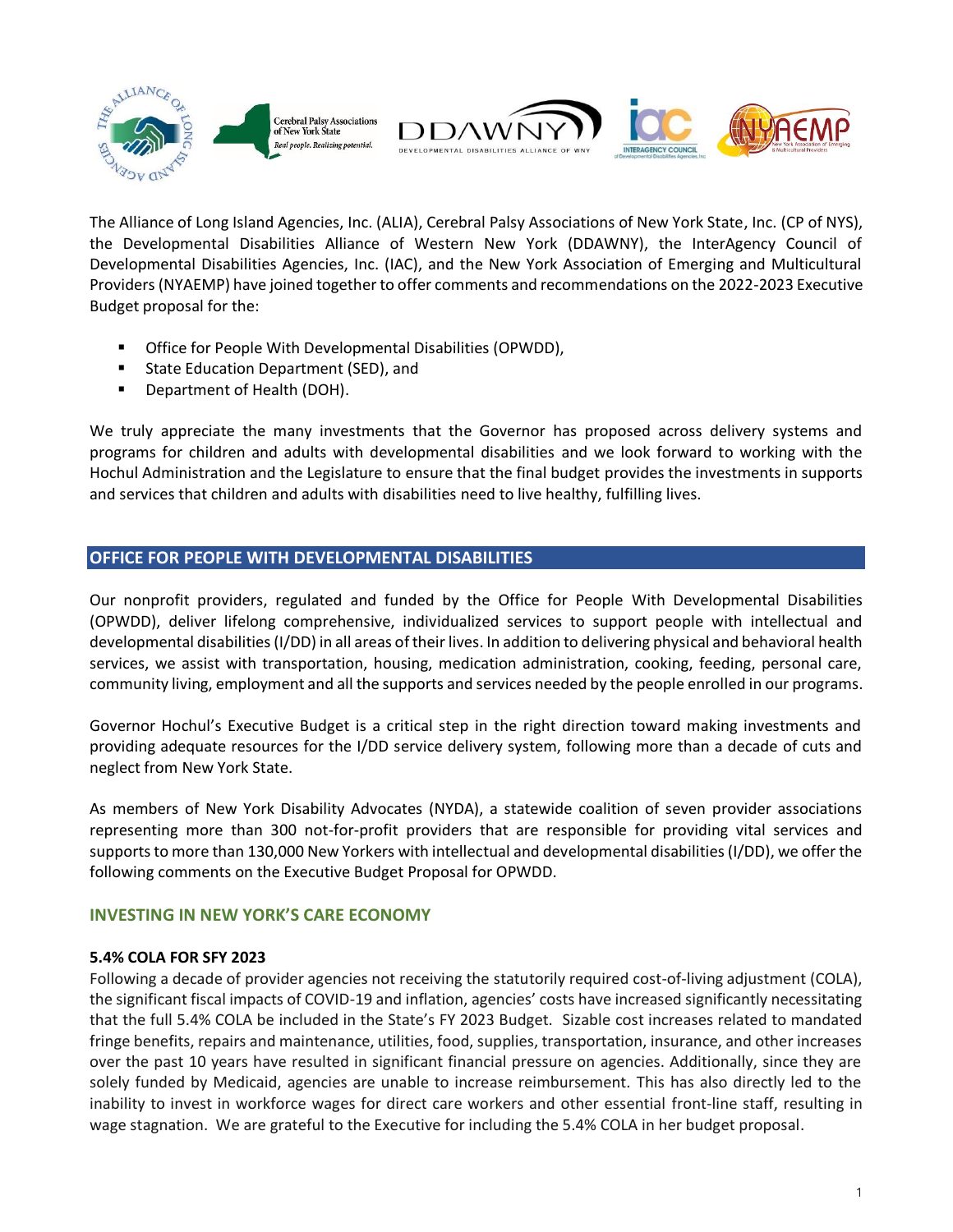#### **RECOMMENDATION:**

o **Accept the Health & Mental Hygiene Article VII Part DD authorizing the 5.4% COLA for Human Services Agencies**

#### **WORKFORCE INVESTMENTS**

Continued and sustained investment in DSPs' salaries is essential to recruit and retain staff and for the future viability of the field. The Executive Budget includes a proposal to provide up to **\$3,000 in bonus payments** to frontline health care and mental hygiene workers. This is a welcome proposal that will provide additional resources to help address the current workforce crisis and we recommend the following modifications:

### **RECOMMENDATION:**

o **Amend the Health & Mental Hygiene Article VII Part D to include part-time employees who worked on average at least 15 hours and reduce the top tier from an average of 40+ hours to an average of 30+ hours to mirror the eFMAP requirement.**

Additionally, in keeping with the Governor's stated commitment to address the low wages for frontline healthcare and mental hygiene workers, it is crucial that Direct Support Professional salaries be considered in any SFY 2023 budget discussions about **increasing wages** in order to support a strong, stable and equitable healthcare and mental hygiene service delivery system. Despite recent significant one-time investments to the I/DD field over the past several months, statewide average wages for DSPs remain at or below the statewide Fast Food Minimum Wage. We must work collaboratively to address the workforce shortages that exist and to support future higher wages for our Direct Support Professionals.

#### **RECOMMENDATION:**

o **Include OPWDD Direct Support Professional and other front-line workers' salaries in SFY 2023 budget discussions about increasing wages to address the workforce shortage and provide salaries commensurate with the life preserving work they perform.**

#### **ESTABLISH A PERSONAL INCOME TAX CREDIT FOR DIRECT CARE STAFF**

The establishment of a refundable personal income tax credit is an additional way to address the significant workforce challenges of the I/DD and mental hygiene service delivery systems and to recognize the vital work that DSPs do to support individuals with disabilities. This would provide additional dollars for front line staff and provide a recruitment and retention incentive for these vital employees.

#### **RECOMMENDATION:**

o **Include S.7643/A.9200 in the final state budget, which would establish a refundable personal income tax credit for direct care staff employed by provider agencies.**

#### **NURSES ACROSS NEW YORK**

I/DD providers historically have had challenges in recruiting and retaining essential nursing staff. The proposed Nurses Across New York program will provide tuition loan forgiveness for nurses working in underserved communities, which would support recruitment and retention.

#### **RECOMMENDATION:**

o **Amend the Health & Mental Hygiene Article VII Part A to specify I/DD and Behavioral Health agencies are included as eligible places of employment for tuition loan forgiveness.**

#### **CAPITAL FUNDING**

The Executive Budget proposes authorizing additional funds for the **Statewide Health Care Transformation Program** and new funding for the **Nonprofit Infrastructure Capital Investment Program**, which were created to make targeted investments in capital projects that aim to improve the quality, efficiency, and accessibility of nonprofit human services organizations. These investments by the state are vital to spurring innovation and efficiencies in the service delivery system to improve outcomes for individuals with disabilities.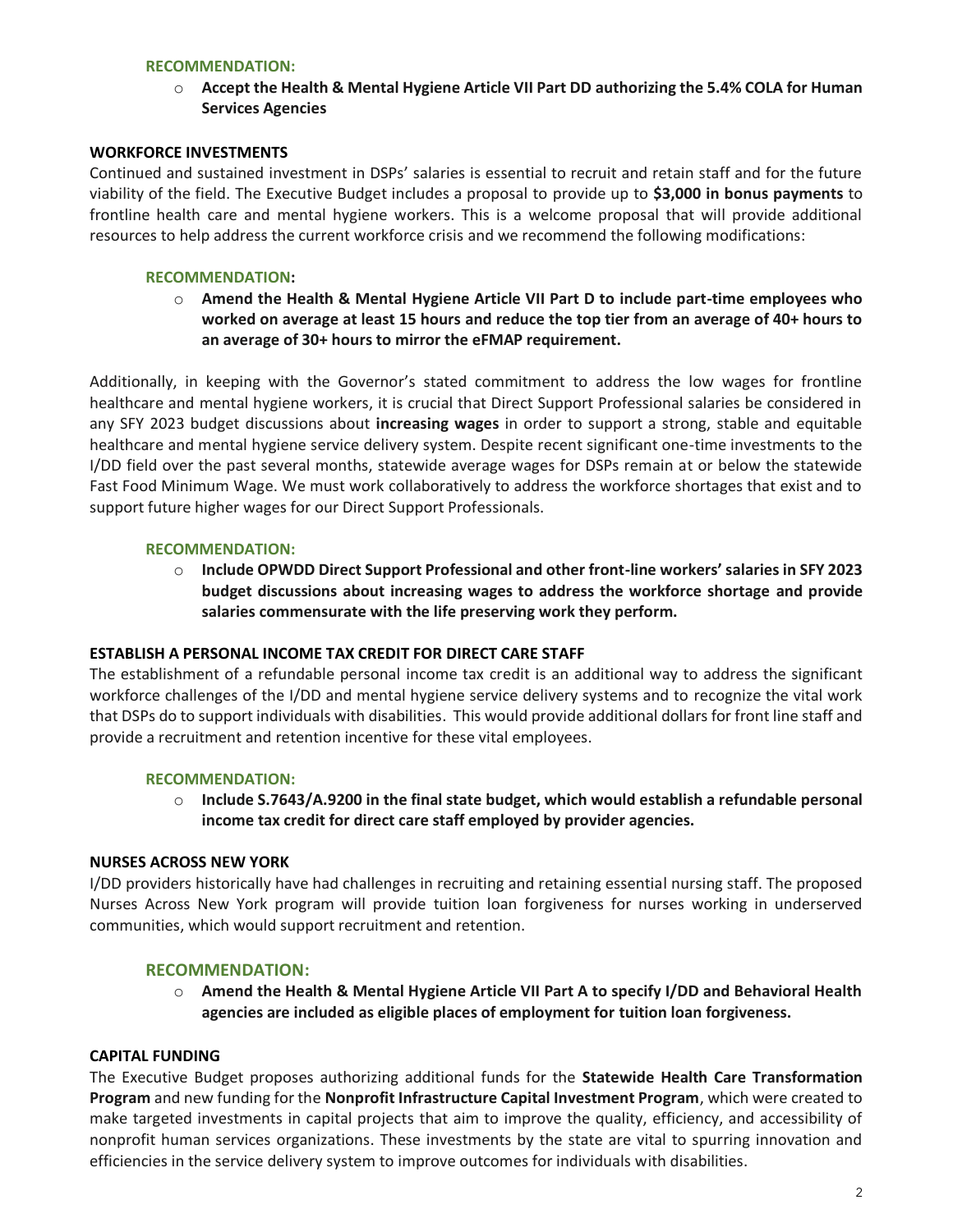### **RECOMMENDATIONS:**

- o **Accept the inclusion of the Nonprofit Infrastructure Capital Investment Program (NICIP).**
- o **Amend the Statewide Health Care Facilities Transformation Program (SHCFTP) to include community based I/DD providers that are authorized, approved and/or funded by OPWDD, as eligible participants.**

# **RECRUITMENT AND RETENTION**

In addition to increasing pay and providing bonuses and other financial incentives, we support initiatives that would create a pipeline for workers to enter the I/DD field and support the following recruitment and retention strategies, most of which were in the Governor's proposal:

## **RECOMMENDATIONS:**

- o **Implementation of Statewide Recruitment Programs –** Expansion of the current BOCES and Community College Programs statewide to create a pipeline for the DSP care field.
- o **Implementation of Credential and Career Ladder Programs**
	- Credential Program Advance language in the SFY 2023 Budget to implement a statewide standardized DSP credential program.
	- Career Ladder Advance language in the SFY 2023 Budget to establish a career ladder program, which will provide a pathway to an associate degree in the human services field for current DSPs.
- o **State of New York Advocacy for New Federal Standard Occupational Classification** for Direct Support Professionals which would provide metrics for planning purpose.
- o **Regulatory Reform Proposals in the areas of:**
	- Hiring, Training and Evaluation of Staff
	- Supportive Apartments
	- **Medical/Nursing Documentation**
	- Emergency Drill Streamlining

## **RESIDENTIAL SERVICES**

Our programs provide a wide variety of residential options for New Yorkers with I/DD, but the need surpasses the capacity, and we need to strengthen residential programs to ensure that people receive the residential services they need, when they are needed. We must support people with the highest needs as well as those who can live more independently and should have options that support students aging out of residential schools and that allow older adults to age in place. We urge a person-centered approach to residential services and access to a continuum of options including utilizing technology to maximize independence and fully staffed, supportive options for people with higher needs. To strengthen the residential services system, we urge the following:

## **RECOMMENDATIONS:**

- o **Residential placements should be prioritized for:**
	- Individuals who are living at home with aging parents who are at risk of not being able to adequately care for their adult child with I/DD.
	- Individuals who are living at home who have needs that surpass their families' ability to care for them safely.
	- Young adults who are aging out of residential school placements who need supportive residential options, to free up residential school placements for new students.
- o **Enhance the Children's Residential Program (CRP)/residential school rates** to allow New York State residential schools to provide the supports and services necessary to keep students with complex needs from being placed in out of state schools at 100% state expense without NYS oversight. NYS OPWDD sets the rates for NYS residential schools at a significantly lower rate than out of state schools charge, leaving in-state residential schools unable to offer the additional supports and staffing that out of state schools can offer at two to three times the cost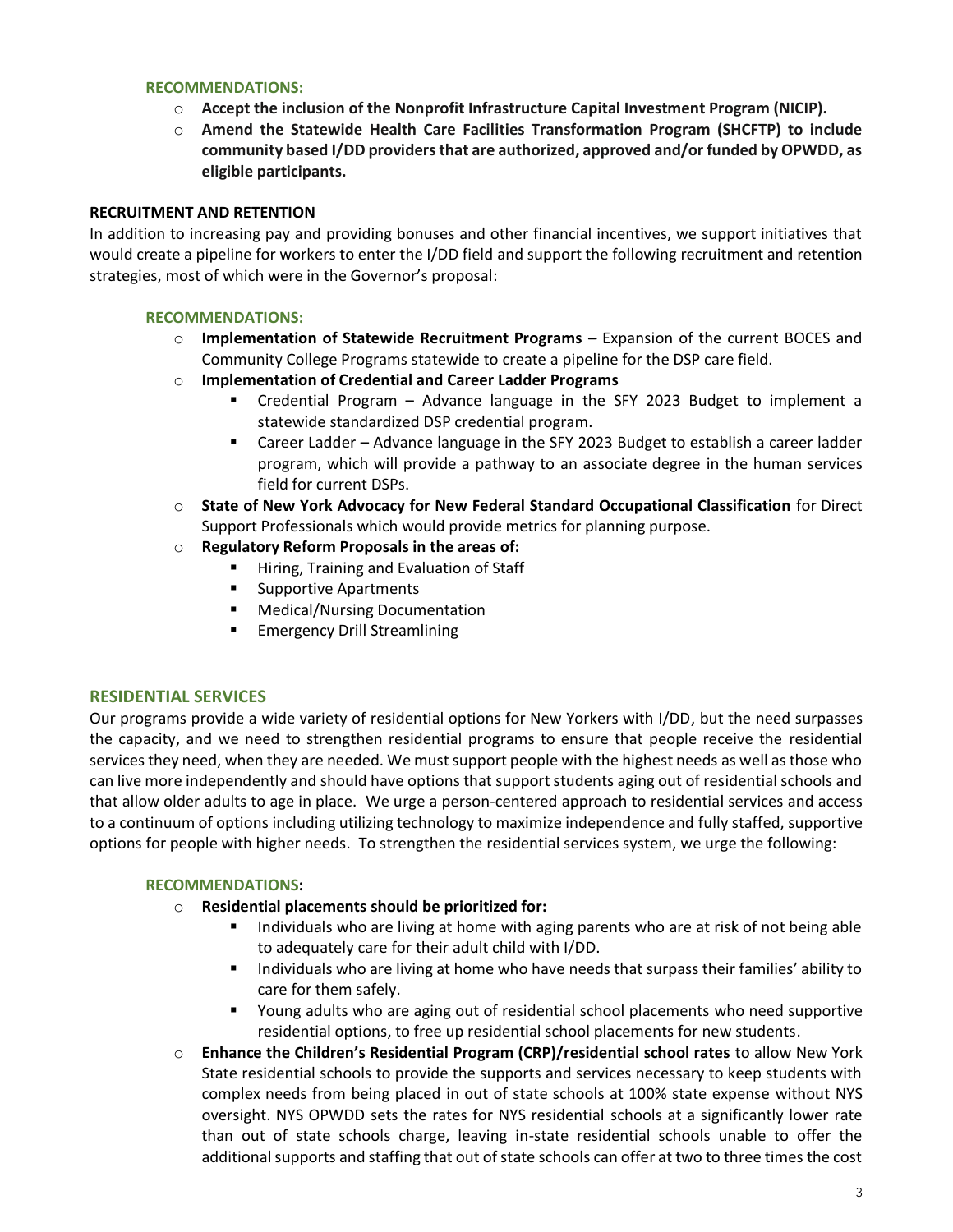to NYS. Enhancing these residential school rates allows: New York Students to remain in state; the state to draw down the 50% federal Medicaid share; provide oversight and ensure quality supports; and provide residential services for two to four people for what it costs for one student at an out of state school. Enhancing the NYS residential school rates is truly a win-win for everyone.

- o **Residential Registry/waiting list and vacancies** Enact a requirement for OPWDD to provide families clear information about where they are on the State's registry for residential placement. Enact statutory authority for OPWDD residential providers to accept any individual who: requires OPWDD supervised residential services; is suited to that providers' residential opening/vacancy in their supervised residential programs; is enrolled or eligible to be enrolled in the OPWDD HCBS waiver; AND provide additional/new funding to fully support such placements.
- o **Facilitate the ability to "Age in Place"** Home modifications, additional expensive equipment and enhanced staffing can allow individuals to remain in their homes as they become older and their needs increase. Providers' ability to make timely changes to accommodate the needs of aging residents should be facilitated. Additional expenditures in this area both increases individuals' quality of life and saves state dollars on institutional care.

## **EMPLOYMENT FOR PEOPLE WITH I/DD**

For the first time, we feel a real commitment to increase employment opportunities for people with disabilities in New York State. We applaud the Governor and Legislature for prioritizing employment support services which not only increase independence and self-sufficiency but literally make life worth living for the recipients of these services. We wholeheartedly support the Executive's proposed \$2 million in grants to providers to increase employment opportunities for people with I/DD and offer the following recommendation:

#### **RECOMMENDATION:**

o **We suggest that grants be awarded to providers upon approval of proposals in a broad array of areas, allowing creativity and the ability to build on individual provider's expertise in addressing the needs of job seekers and employers to ultimately increase successful employment outcomes for job seekers with I/DD.**

# **STATE EDUCATION DEPARTMENT**



Our associations' members operate schools providing special education services to preschool children ages 3-5 (known as 4410 schools) and school-age students, ages 5-21, (known as 853 schools) for their local school districts.

4410 and 853 schools are approved private special education schools, chartered by the Board of Regents, that serve students whose local school districts and BOCES are unable to educate because of the complexity of their disabilities. The children who

attend our members' preschool and school-age programs are public school children, many of whom have been diagnosed with autism spectrum disorder, cerebral palsy or other developmental disabilities and are placed in our education programs only after a determination has been made by a local Committee on Special Education or Committee on Preschool Special Education that there is no other appropriate educational setting available in a local public school. Therefore, *there is no other educational option for these students.* New York State has a legal responsibility under the federal IDEA to provide a "free and appropriate public education" (FAPE) to all children regardless of disability. Our programs help the state meet this federal mandate and are a vital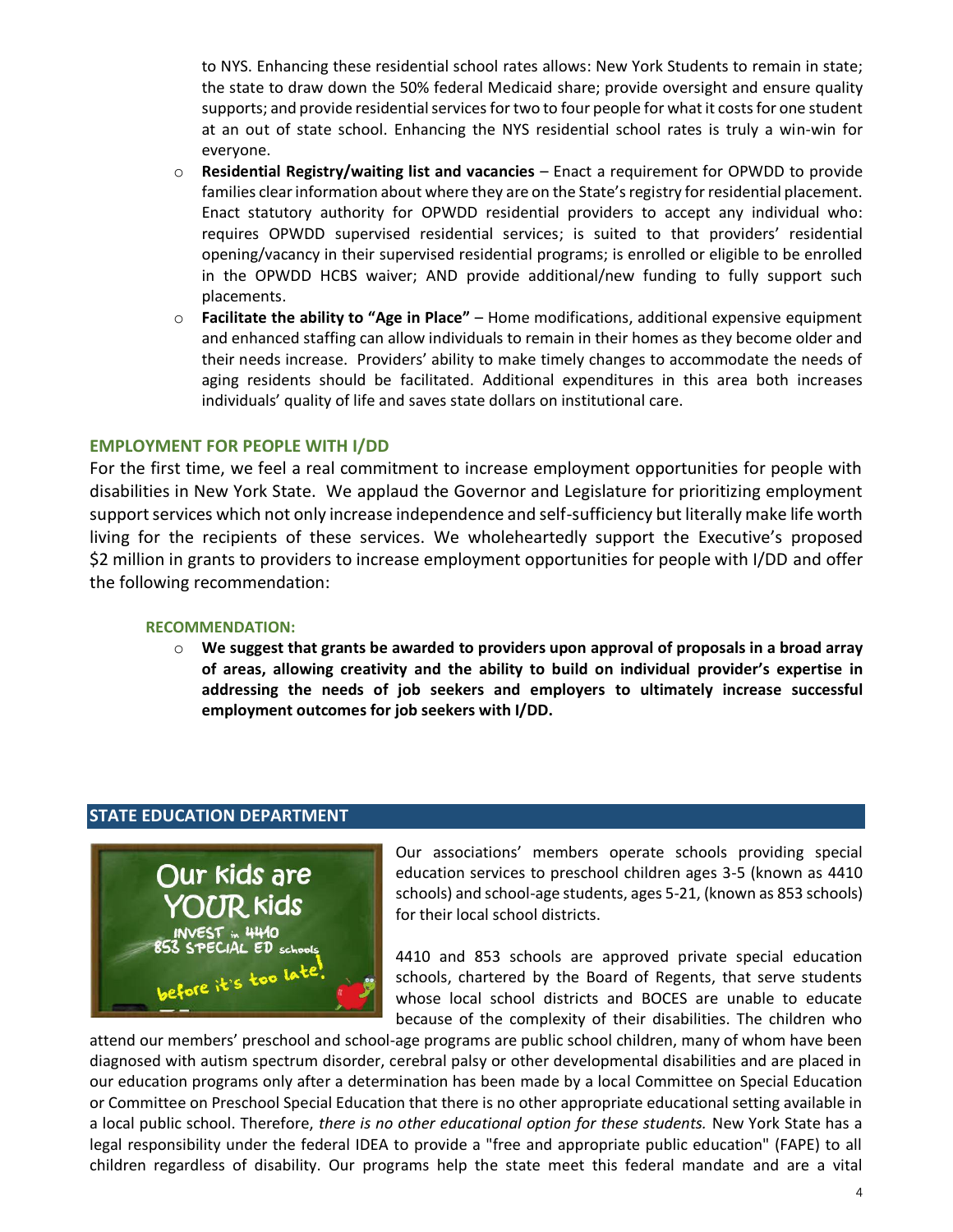component of the continuum of special education services, yet they have historically not received the fiscal or programmatic support to ensure that they will be able to continue to provide these critical services.

Our schools had suffered for many years without any increase in tuition, followed by a few years of very small increases and are still waiting on the reimbursement rate that was statutorily required to be provided by July 1, 2021. Since 2012, state aid to school districts has gone up by 47%, but during the same time period 853 programs have received just 30% and our preschool special education providers have received only a 14% increase in tuition! This inequity in funding has a significant negative impact on our preschool and school-age providers' ability to keep up with rising fixed costs and to hire and retain certified special education teachers and certified teacher assistants. Staff recruitment and retention is at crisis level for 853 and 4410 schools to the great detriment of the children they serve. While we greatly appreciate the historic investment of a 4% increase in the 2021-2022 school year and an 11% increase in the 2022-2023 school year that the Governor announced, the budget must include amendments so that these schools can actually receive and maintain these investments. Without these investments, 4410 and 853 schools will no longer be able to remain financially viable and there will be no option for a free and appropriate education for New York's most complex students.

## **THERE ARE THREE GUIDING PRINCIPLES AT THE HEART OF OUR ADVOCACY:**

- **Children who attend 4410 and 853 schools are public school children and should receive funding equitable with public school children.**
- **All children with disabilities who attend 4410 and 853 schools must have access to a certified special education teacher, certified teacher assistants and all required clinical and related services staff, to ensure that their IEPs can be fully implemented.**
- **New York State must guarantee that every child with a disability, who needs a special education seat, has one available to meet their educational needs as required by federal Special Education Law under the Individuals with Disabilities Education Act.**

# **WE WHOLEHEARTEDLY SUPPORT THE 11% INCREASE PROPOSED BY THE GOVERNOR BUT WITHOUT MODIFICATIONS, THE DOLLARS WILL BE RECOUPED BY THE STATE**

We wholeheartedly support the Governor's fiscal commitment to our schools and her proposal to increase tuition rates for 4410, 853 and Special Act Schools by 11% but immediate action needs to be taken so that all providers actually receive and are able to keep the 11% rate increase.

Due to the current broken tuition methodology, schools must exhaust virtually all funding each year, to keep the increase in the next year's tuition base. If tuition rates are increased, but the schools can't spend all the money due to under-enrollment or teacher vacancies, the unspent funds will be recouped and the increase will not be realized. In addition, our schools must spend 70% of their dollars on direct care and 30% on non-direct care activities. If the schools spend more funding on fixed costs, like rent, rather than on direct care costs, like teacher salaries, the overall funding will be reduced to maintain a 70/30 split between spending on direct and indirect expenses. As an example, if a school can't hire teachers and staff (direct care expense) due to extremely low salaries and must close a classroom, they will continue to pay the rent or mortgage (non-direct expense) on the unused space. This would lower the direct care spending without lowering the non-direct spending. These factors combined mean the 11% increase would be recouped and not included in future tuition rates. This creates a downward spiral of lower tuition rates and the inability to increase salaries and loss of more teachers, and other staff.

Additionally, approved growth is normally added after SED issues reconciled prospective rates.

While providers are waiting for prospective rates to be approved, they are paid interim rates based on their last reconciled rate. SED has proposed the implementation of "Interim-Plus Rates" which would add approved tuition growth to interim rates. Providers that have been waiting years for their prospective rates would receive timely and much needed approved growth. Schools that have been waiting years for current approved rates are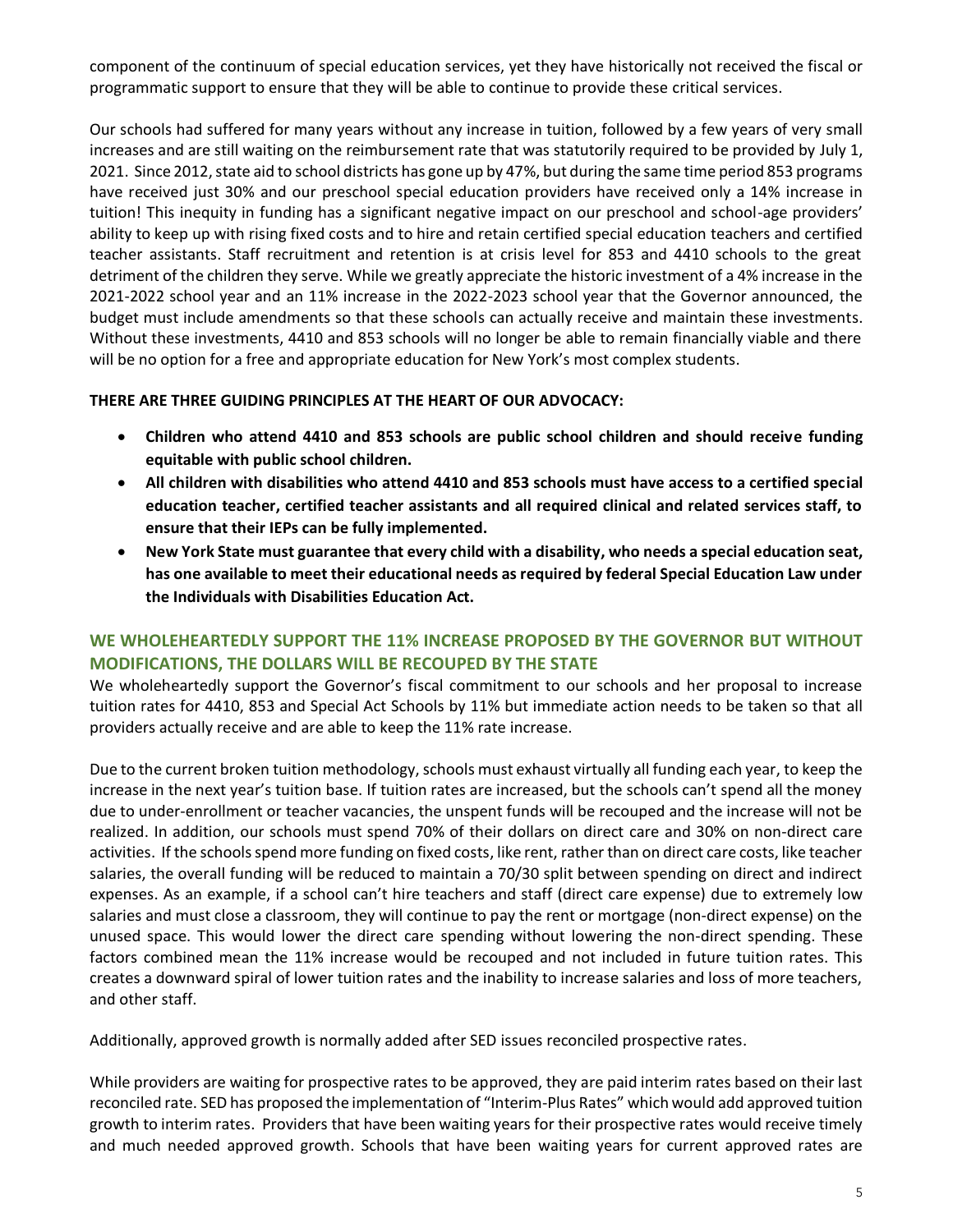disqualified from receiving approved growth/increases. As a result, they would NOT receive the 11% increase in their 2022-2023 tuition and, based on the requirement to spend virtually all of the increase in the current school year, would be forced to spend money they don't have in order for that increase to be added to their future prospective tuition rate.

Therefore, it is necessary to eliminate rate reconciliation, for at least a five-year period, while the new methodology is created, hold providers harmless for spending outside of the cost screens for staff vacancies and under-enrollment of 5% or more and authorize interim-plus rates so that all schools can spend the 11% increase on their students and can keep the increase in tuition rates going forward.

# **RECOMMENDATIONS:**

- o **Support SED's proposal to discontinue Rate Reconciliation for five years while a new rate methodology is created.**
- o **Hold providers harmless for any part of the cost screens for under enrollment of 5% and staff vacancies and adjust the 70/30 cost screen to more accurately reflect direct vs. indirect costs.**
- o **Implement Interim-Plus Rates and include all applicable approved tuition reimbursement growth since each school's last official rate.**

# **FUTURE VIABILITY FOR OUR SCHOOLS – A VITAL PART OF THE SPECIAL EDUCATION CONTINUUM FOR STUDENTS WITH THE GREATEST NEEDS**

As illustrated above, the current rate methodology needs revision. While the rate reconciliation, cost screens and lengthy waits for tuition waivers are more than difficult to manage, schools must wait until after April 15, and often well into the school year, to find out what their recommended annual increase will be, and then wait for the recommendation to be approved or modified. As referenced earlier in this paper, the current methodology has provided our schools with far less financial support than school districts while they educate New York's highest needs students. SED has requested funding to develop a new tuition rate methodology for our schools. While we wait for that new rate methodology to be implemented, annual tuition increases should be approved that would begin to support salaries that are competitive with local public school districts to reduce the unsustainable teacher and teacher assistant vacancy rates. In addition, last year's budget included the authorization for 853 schools to keep reserves of 1% per year, up to a maximum of 4%. A reserve fund to cover unexpected expenses and keep schools fiscally viable in uncertain times will help to ensure that our students will be able to continue to receive the support they need in uncertain times.

## **RECOMMENDATIONS:**

- o **Approve SED's request for \$1.25 million to develop a new tuition rate methodology with stakeholder input.**
- o **Establish a 4410 reserve fund similar to other schools.**

# **TEACHER SHORTAGES**

Teacher shortages in general, and special education in particular, make it even harder for our schools to recruit and retain the certified teachers our children have a right to.

# **RECOMMENDATION:**

- o **We ask that 4410 and 853 schools be included in the Governor's initiatives to increase the number of certified teachers including:**
	- **Expanding Alternative Teacher Certification,**
	- **Acceleration of the Teacher Certification Process,**
	- **Creation of the Empire State Teacher Residency Program, and**
	- **Implementation of a program to upskill paraprofessionals and teaching assistants to earn their certifications.**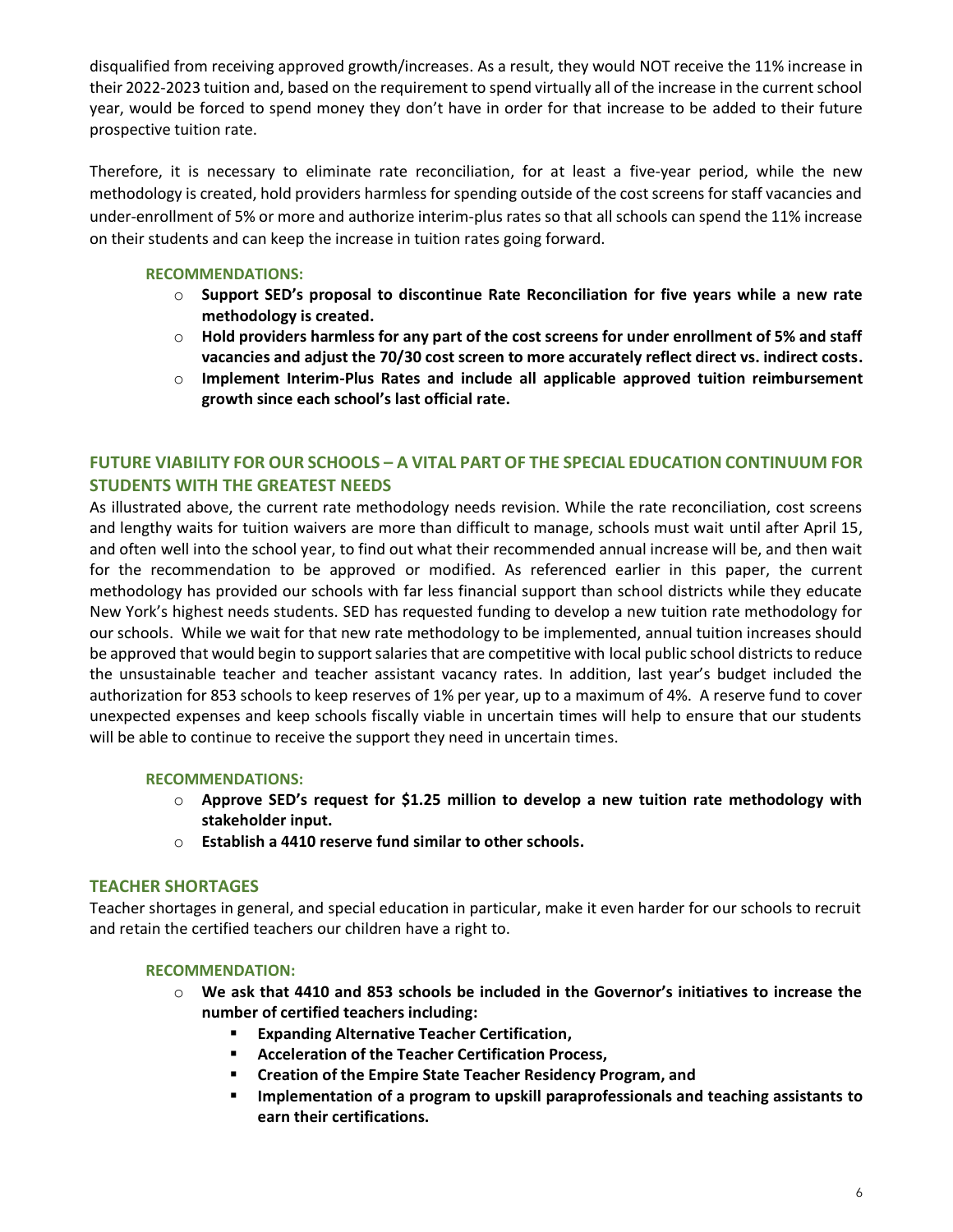## **ACCES-VR**

Adult Career and Continuing Education Services and Vocational Rehabilitation (ACCES-VR) is a department at SED that provides funding for people with disabilities to obtain continuing education, job training and placement and support on the job. Job seekers with I/DD depend on ACCES-VR funding in conjunction with OPWDD funding, to become contributing, gainfully employed members of their communities. Much of the ACCES-VR funding comes from federal RSA dollars. However, Adult Extended Supported Employment uses state dollars to provide workers with disabilities long term support so they can keep their jobs, contribute through their work and income taxes, and decrease their reliance on public benefits. For decades, the state budget has allocated \$10 million to support an increasing number of workers with increasing needs resulting in an inability to provide services to all who need it and rates that don't cover providers costs. The time is now to increase funding for Adult Extended Services so that more people with disabilities can keep their jobs, live productive lives and contribute to their communities.

### **RECOMMENDATION:**

o **Increase ACCES-VR Adult Extended Funding by \$10 million to provide needed longterm support for those who don't qualify for other state agency funding.**

### **DEPARTMENT OF HEALTH**

## **MRT #26 CUT TO ARTICLE 16 CLINICS**

The 2011 Medicaid Redesign Team (MRT) was established by Governor Andrew Cuomo to "bend" the Department of Health Medicaid cost curve. The Office for People With Developmental Disabilities' (OPWDD) supports and services were not supposed to be included in the 2011 MRT discussion or cuts. However, MRT #26 cut Article 16 clinics' overall payments for those with a higher number of visits per patient in comparison to their peers. Rather than the 2% across the board cut made to Article 28 clinics, hospitals and other healthcare providers, MRT #26 penalizes clinics that serve patients with more complex physical disabilities or mental health needs. Individuals with severe physical disabilities require more frequent and intensive therapy services, and by implementing a cut based on the average number of services provided per month, DOH is discriminating against individuals with the most complex disabilities.

Article 16 clinics, under the Mental Hygiene law, can only serve individuals designated by OPWDD. Many of these individuals used to receive their therapies from DOH Article 28 Clinics but, beginning in 2009, DOH required that Article 16 clinics be established and that all long-term therapies be moved from the Article 28 clinics, which serve everyone, to OPWDD Article 16 clinics, which can only serve OPWDD eligible individuals. DOH has long misunderstood individuals with developmental disabilities and their often complex physical and medical needs, requiring long term therapies to maintain health, safety and prevent death. As an example, individuals with cerebral palsy, Down syndrome or other disabilities may require long term speech therapy, not for articulation or speech, but to prevent swallowing issues, choking and aspiration. The frequency of the therapy is based on each individual's diagnosis, is prescribed by their physician and reviewed every six months or more frequently, if necessary.

DOH's rationale for MRT #26 is based on utilization control and Governor Andrew Cuomo's 2015 veto #265 states that "I fully recognize that Article 16 clinics provide valuable services. However, restoring this reduction would undermine the Department of Health's ability to implement appropriate utilization controls on high-cost Medicaid services." This is a specious argument because Article 16 clinics have always had utilization controls in place. Each Article 16 clinic is provided with a service authorization based on the population they serve. The service authorization is the total number of services the clinic may bill for in a given year. If an agency wants to provide and bill for services above the utilization assigned to their clinic, they must submit a CON to OPWDD. Additionally, DOH continues to insist that this is "not a cut but rather a rate adjustment to address high outlier billing" – if that were true, these Article 16 clinics would only have "rate adjustments" to the "high outlier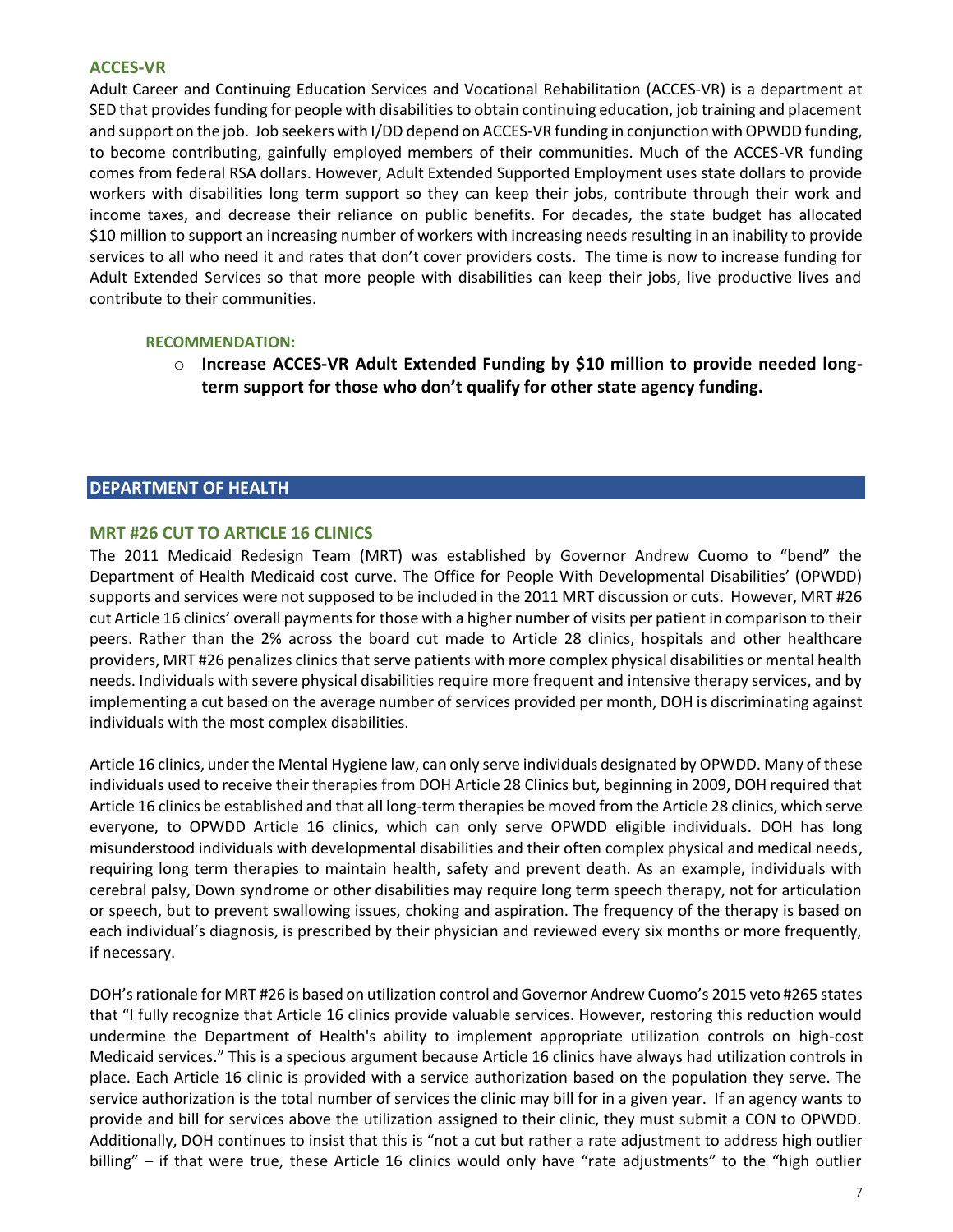services" but instead, this is a cut to the clinic rate for all clinic services and for all individuals, including those with more significant disabilities and medical needs.

Utilization thresholds or controls have been in place for Medicaid recipients since 1990. However, individuals with developmental disabilities have always been exempt because of the recognition that individuals with developmental disabilities' health and safety often requires more than the average number of long-term therapies and services. Additionally, the 2023 Executive Budget Health and Mental Hygiene Article VII/S.8007/A.9007 Part W repeals utilization thresholds that have been in place for other Medicaid recipients.

Therefore, it is long past time that MRT #26 of 2011 be repealed because it impedes access to critical healthcare services, discriminates against individuals with complex disabilities, is unnecessary, threatens the fiscal viability of clinics that serve people with the highest needs, and the current Executive Budget proposal repeals utilization thresholds for the general Medicaid population and should also repeal utilization thresholds for individuals with complex disabilities.

## **RECOMMENDATION:**

o **Repeal MRT #26/ Part H of chapter 59 of the laws of 2011**

# **EARLY INTERVENTION**

The Early Intervention (EI) program, authorized under Part C of the federal Individuals with Disabilities Education Act (IDEA), provides critical services for children with disabilities and developmental delays from birth to three years of age, and their families. Research has shown that EI services, provided in a comprehensive, coordinated and collaborative manner, as intended by law, are cost-effective and successful in improving long-term prognoses and minimizing the need for life-long services. *An investment in EI is clearly both fiscally and socially prudent.* 

The financial needs of the Early Intervention service system have been neglected, discouraging providers and compromising the quality and availability of services for children and families. Over the past three decades, the New York State Department of Health (DOH) has made EI rate adjustments that have resulted in millions in savings for the program so that community-based providers are being paid less today than when the program began in 1994. Reimbursement is significantly out of date for the costs of salaries, benefits, and other fixed costs and NYS EICC data shows that between 2019 Q2 and 2021 Q2, there was a loss of 2,262 participating therapists, representing a 15% drop in a system that was already experiencing severe shortages. Early Intervention providers are leaving the field to earn significantly more in other settings despite the promise of real and lasting improvements for the infants and toddlers with disabilities who are served by the program. This pattern of inadequate compensation has led to a critical shortage of EI providers, which has resulted in delays in service delivery across the state. The pandemic has added financial and programmatic challenges, including the inability to perform in-person evaluations needed for entry into the program and the cost of personal protective equipment that have made it even more difficult to continue providing EI services. COVID-19 prevented thousands of children eligible for Early Intervention from access to these services producing temporary savings to the state but long-term issues for infants and toddlers with developmental delays and the service delivery system.

Increasing reimbursement rates is necessary to support recruitment and retention of high-quality professionals and to build ongoing quality improvement efforts so that children do not have to wait for the EI evaluations and services they have a right to receive. We were heartened that the Governor signed the Covered Lives Assessment bill into law to help fund the program, generating \$40 million in revenue by requiring state-regulated commercial insurance providers to pay a set fee for EI services.

The State now has the opportunity to use these Covered Lives Assessment funds to strengthen services for young children. At a time when the State is failing to meet its legal obligation to ensure access to timely evaluations and services for infants and toddlers with developmental delays and disabilities, when new revenue is available